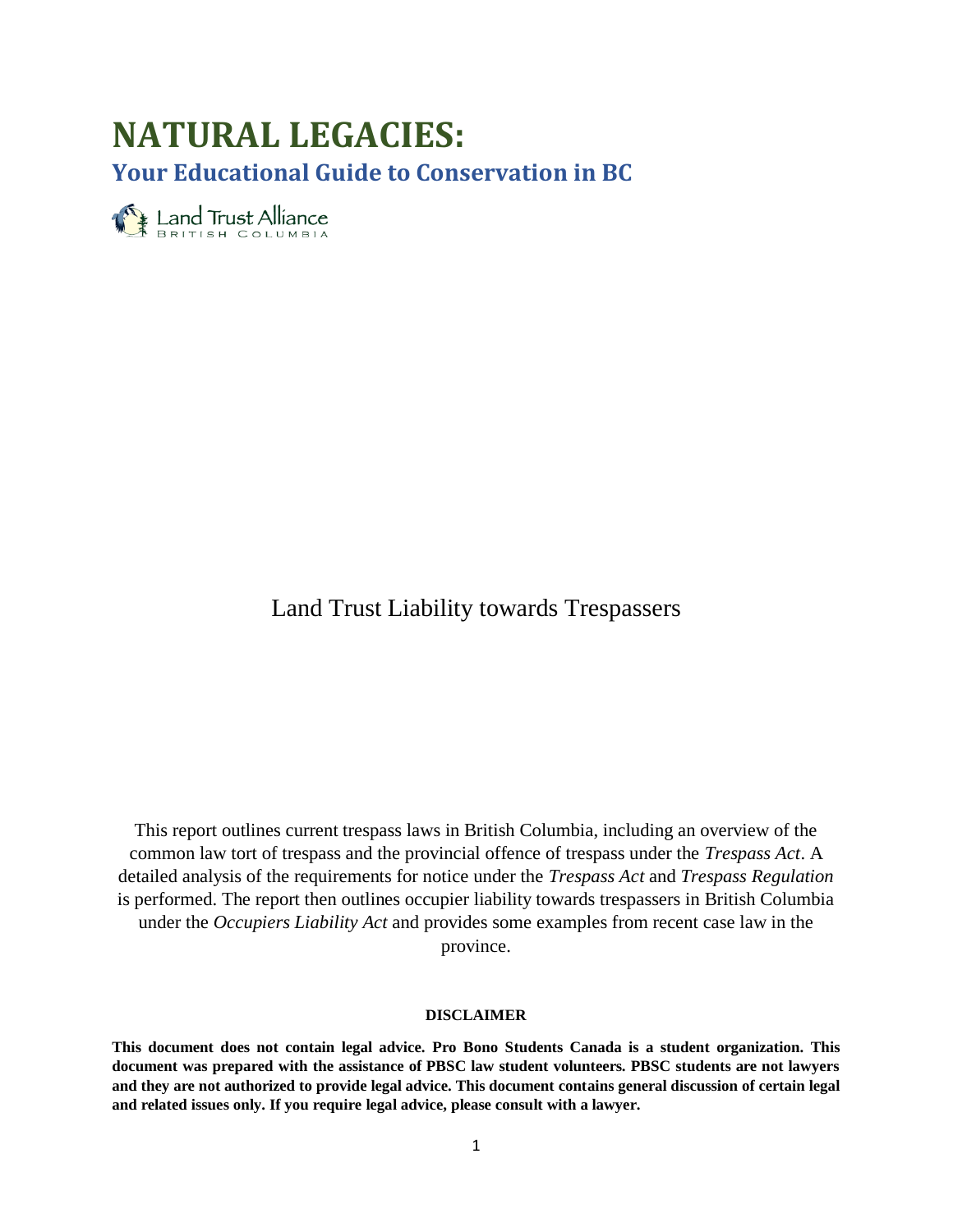| 1.0 |       |  |  |  |
|-----|-------|--|--|--|
| 2.0 |       |  |  |  |
| 2.1 |       |  |  |  |
|     | 2.1.1 |  |  |  |
|     | 2.1.2 |  |  |  |
|     |       |  |  |  |
|     |       |  |  |  |
|     |       |  |  |  |
|     |       |  |  |  |
|     |       |  |  |  |
|     |       |  |  |  |
|     |       |  |  |  |
| 3.0 |       |  |  |  |
| 3.1 |       |  |  |  |
|     | 3.1.1 |  |  |  |
|     | 3.1.2 |  |  |  |
| 3.2 |       |  |  |  |
|     |       |  |  |  |
|     |       |  |  |  |
|     |       |  |  |  |
| 3.3 |       |  |  |  |
| 4.0 |       |  |  |  |
| 5.0 |       |  |  |  |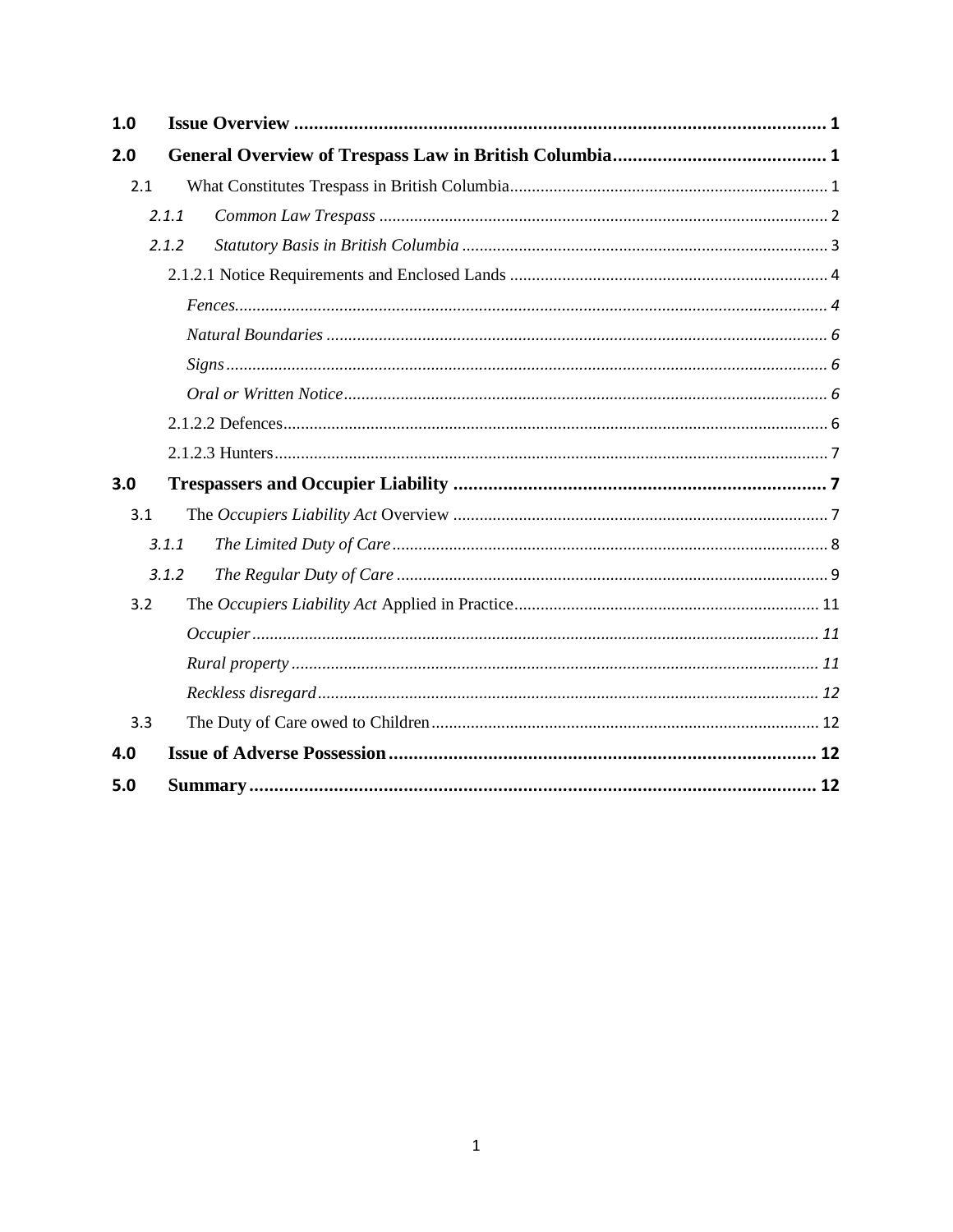## <span id="page-2-0"></span>**1.0 Issue Overview**

Landowners and occupiers in British Columbia, particularly those in rural or remote areas of the province, may find that they have issues with trespassers. While the majority of people know that they are trespassing if they step onto someone's suburban lawn, many do not feel the same when they use unoccupied land for their own purposes and without permission. Snowmobilers, hikers, hunters and others may find themselves on private land without knowing it, or feel that they have a right to carry on such activities if the land is not otherwise in use.

This may become an issue for land trusts in particular, if they are trying to control access to lands or restrict certain activities on the land for conservation purposes or as accident prevention. Preventing accidents is related to the further issue of liability: a trespasser may be injured or die while on the land without the knowledge or permission of the landowner or occupier. It is important to know what steps should be taken to limit the degree to which the courts might find the landowner or occupier responsible for harm to trespassers.

Land trusts may be the registered owner of the land in fee simple or they may be the beneficiary of a conservation covenant on the land. The strength of the different interests in land will affect both the ability to bring an action in trespass, or to be compensated for damage to the land, and the degree to which the courts would find someone responsible for a trespasser's injuries.

This report first discusses trespass in British Columbia, and how to restrict access to private land. It then moves on to a discussion of how to limit liability towards trespassers. In both cases, it applies these situations to a land trust as owner of the land in fee simple and as the beneficiary of a conservation covenant on the land. It should be noted that the term "trespass" in a legal sense, can mean trespass to land, to chattels (objects) or to the person. In this report, only trespass to land is considered, and all references to "trespass" refer only to trespass to land.

This report does not discuss whether or not it is likely that the relevant provincial laws would be applicable to First Nations lands or to First Nations peoples exercising treaty rights on private or disputed land. To do so would require further research.

# <span id="page-2-1"></span>**2.0 General Overview of Trespass Law in British Columbia**

## <span id="page-2-2"></span>**2.1 What Constitutes Trespass in British Columbia**

Trespass to land, it its simplest form, is the act of being on another's property without that person's permission. There are two ways the law can deal with trespass: either under the traditional common law tort of trespass, or in British Columbia, as a provincial offence under a statute named the *Trespass Act*. 1 The two forms are different in substance, and also differ in the remedies that can be obtained, therefore in certain situations one may be more appropriate than the other. For example, one very concrete difference is that the tort is a civil action, meaning that a landowner or occupier can sue a trespasser directly in court. For the offence under the statute, charges must be brought by the Provincial Crown. The courts have

 $\overline{a}$ <sup>1</sup> *Trespass Act*, RSBC 1996, c 462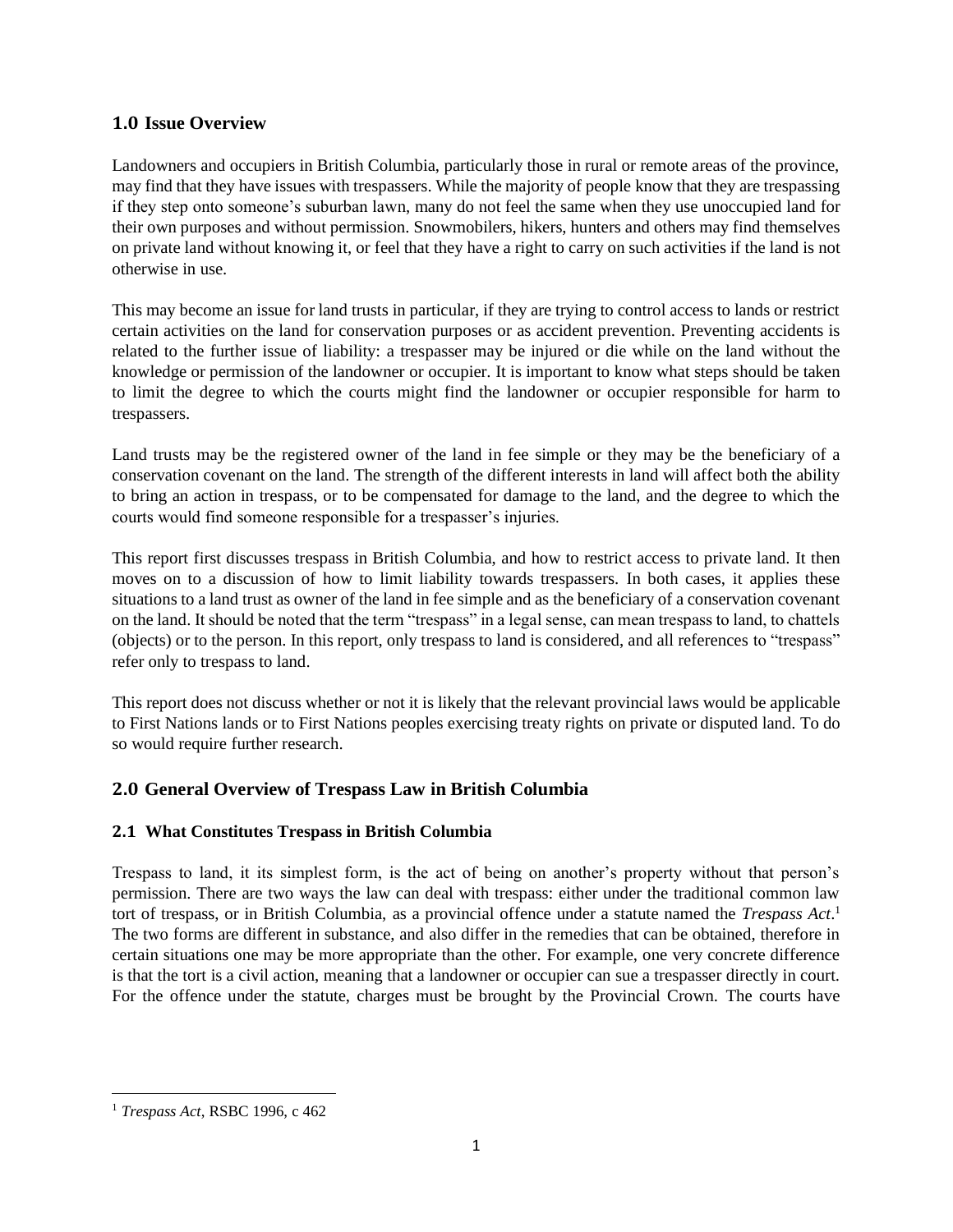explicitly stated that the *Trespass Act*, although newer, does not replace the tort of trespass in British Columbia; both remain available.<sup>2</sup>

## <span id="page-3-0"></span>*2.1.1 Common Law Trespass*

Trespass at common law is considered to be actionable *per se*, meaning that there is no requirement for any actual damage to have happened to the property.<sup>3</sup> Consent is a full defence to trespass, therefore anyone on the land with the occupier's permission is not a trespasser. However, someone who mistakenly believes they have permission is still considered to be trespassing.<sup>4</sup>

If a landowner were to bring an action for trespass and is successful in court, damages will be awarded to the landowner. Considerations such as whether the trespass was deliberate, or whether there was an intent to cause damage, are taken into consideration when the courts are awarding damages to the occupier.<sup>5</sup> Generally damages are awarded as compensation for what was lost. For example, in a case where someone cuts down a tree in a neighbour's yard, damages are awarded for the reasonable cost of replacing the tree, and for the loss of use and enjoyment from the tree to the extent it cannot be "replaced".<sup>6</sup> Punitive or exemplary damages may be awarded for high-handed or outrageous conduct.<sup>7</sup> If, however, there is no proven damage to the land at all, the courts tend to award only nominal damages, as low as one dollar.<sup>8</sup>

The courts may also award an injunction, which is an enforceable order that the person not trespass again. However, a court will only award an injunction if there is evidence that the person intends to trespass in the future.<sup>9</sup> For example, in a case where the defendant trespassed in the course of a completed log recovery operation, the courts found them unlikely to re-offend, and an injunction was refused.<sup>10</sup>

The party bringing the action in trespass must have a possessory interest in the property.<sup>11</sup> This may be as a private land owner or a municipality<sup>12</sup> or a leasehold tenant<sup>13</sup>, for example. Someone with a *profit*  $\dot{a}$ 

<sup>2</sup> *Skopnik v BC Rail Ltd.*, 2008 BCCA 331 at para 72,

[http://www.canlii.org/en/bc/bcca/doc/2008/2008bcca331/2008bcca331.html;](http://www.canlii.org/en/bc/bcca/doc/2008/2008bcca331/2008bcca331.html) *Vancouver (City of) v O'Flynn-Magee*, 2011 BCSC 1647 at para 71[, http://www.canlii.org/en/bc/bcsc/doc/2011/2011bcsc1647/2011bcsc1647.html](http://www.canlii.org/en/bc/bcsc/doc/2011/2011bcsc1647/2011bcsc1647.html)

<sup>3</sup> *Banner v Jack Decoteau Excavating* (1997), 51 BCLR (3d) 62 (SC) at para 27,

<http://www.canlii.org/en/bc/bcsc/doc/1997/1997canlii567/1997canlii567.html>

<sup>4</sup> *Banner v Jack Decoteau Excavating* (1997), 51 BCLR (3d) 62 (SC) at para 27,

<http://www.canlii.org/en/bc/bcsc/doc/1997/1997canlii567/1997canlii567.html>

<sup>5</sup> *Anderson v Skender* (1993), 84 BCLR (2d) 135 (CA) at para 20,

<http://www.canlii.org/en/bc/bcca/doc/1993/1993canlii2772/1993canlii2772.html>

<sup>6</sup> *Glashutter v Bell*, 2001 BCSC 1581 at paras 26-27,

<http://www.canlii.org/en/bc/bcsc/doc/2001/2001bcsc1581/2001bcsc1581.html>

<sup>7</sup> *Kates v Hall* (1991), 53 BCLR (2d) 322 (CA) at para 12 and 46,

<http://www.canlii.org/en/bc/bcca/doc/1991/1991canlii1127/1991canlii1127.html>

<sup>8</sup> *Bowen Contracting v B.C. Log Spill Recovery Co-operative Assn.*, 2008 BCSC 1676 at para 51-53,

[http://www.canlii.org/en/bc/bcsc/doc/2008/2008bcsc1676/2008bcsc1676.html,](http://www.canlii.org/en/bc/bcsc/doc/2008/2008bcsc1676/2008bcsc1676.html) aff'd 2009 BCCA 457 at para 29, <http://www.canlii.org/en/bc/bcca/doc/2009/2009bcca457/2009bcca457.html>

<sup>9</sup> *Bowen Contracting v B.C. Log Spill Recovery Co-operative Assn.*, 2008 BCSC 1676 at para 51-53,

[http://www.canlii.org/en/bc/bcsc/doc/2008/2008bcsc1676/2008bcsc1676.html,](http://www.canlii.org/en/bc/bcsc/doc/2008/2008bcsc1676/2008bcsc1676.html) aff'd 2009 BCCA 457 at para 1, <http://www.canlii.org/en/bc/bcca/doc/2009/2009bcca457/2009bcca457.html>

<sup>10</sup> *Bowen Contracting v B.C. Log Spill Recovery Co-operative Assn.*, 2008 BCSC 1676 at para 51-53, [http://www.canlii.org/en/bc/bcsc/doc/2008/2008bcsc1676/2008bcsc1676.html,](http://www.canlii.org/en/bc/bcsc/doc/2008/2008bcsc1676/2008bcsc1676.html) aff'd 2009 BCCA 457 at para 67, <http://www.canlii.org/en/bc/bcca/doc/2009/2009bcca457/2009bcca457.html>

<sup>11</sup> *Bailey v. McNeily* (1861), 20 UCQB 451 at para 2

<sup>12</sup> *Dykhuizen v Saanich (District of)*, 63 D.L.R. (4th) 211 (BC CA) at para 13

<sup>13</sup> *Excelsior Paper Stock Ltd. v Cartwright Lumber*, [1941] 1 W.W.R. 607 (BCSC) at para 17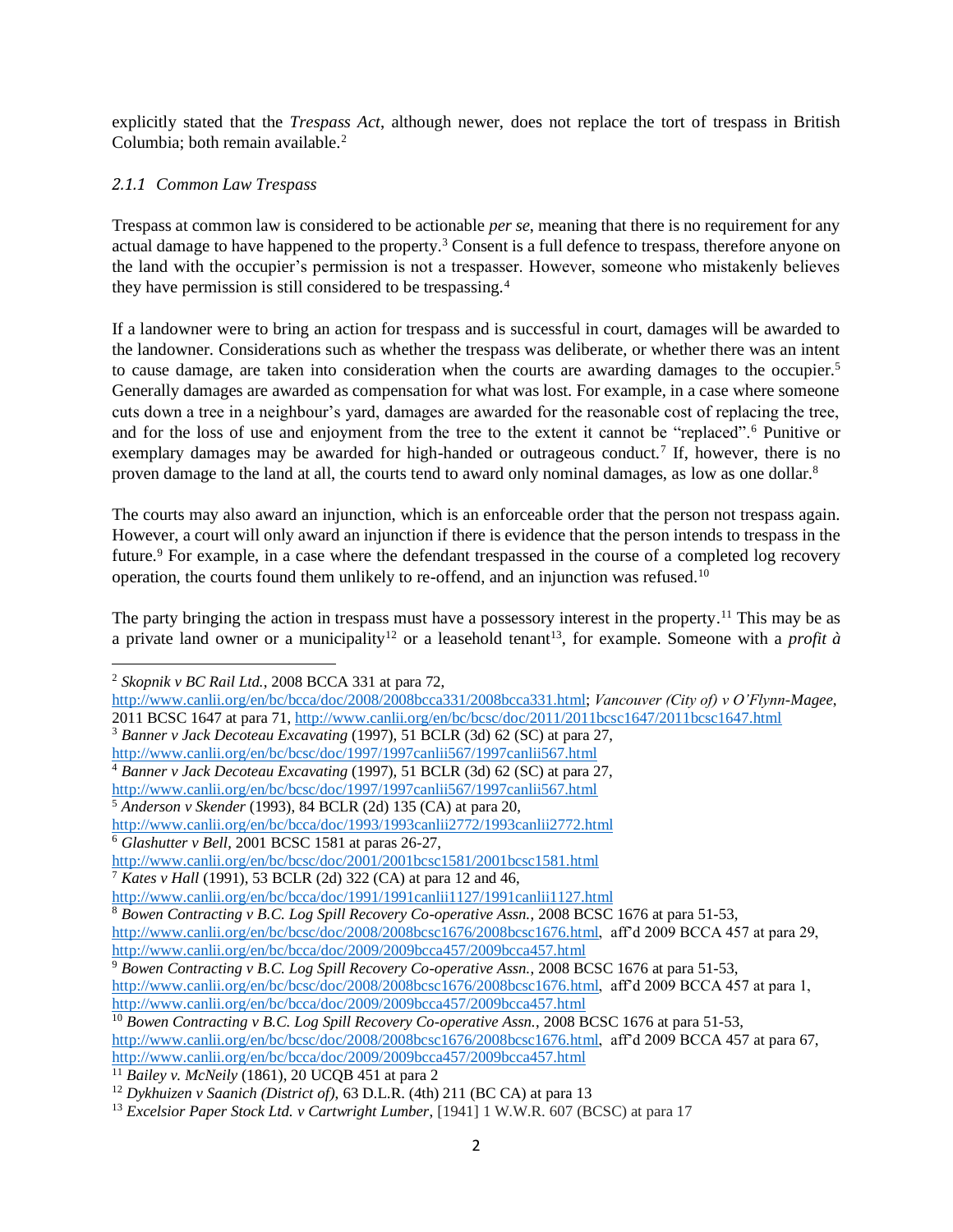*prendre*, such as a timber rights or a fishing permit, can sue for direct infringement with this right.<sup>14</sup> A licencee does not have a sufficient degree of exclusive possession to bring an action.<sup>15</sup> However, the court has commented that even a licencee may be able to bring an action if the trespasser specifically interfered with the licence granted.<sup>16</sup>

There was no case law found addressing whether the beneficiary of a covenant, such as a land trust, could successfully bring an action in trespass against a party trespassing on the burdened lands not owned by the land trust itself. The land trust is permitted on the land for certain purposes such as monitoring and conservation but has no general possessory right to the land. Perhaps similarly, in a recent British Columbia case, Trans Mountain Pipeline ULC, who had a statutory right to enter onto Burnaby Mountain Conservation Area lands for surveying and examination purposes, was found to have only a limited right to enforce their authorization, not a proprietary right.<sup>17</sup> However, Trans Mountain's right was only temporary in nature – it is possible that an enduring conservation covenant would lend a greater degree of possession. It is also possible that the courts might allow an action where the trespasser was specifically interfering with the land trust's rights and obligations under the conservation covenant, such as interference with volunteers who were monitoring the covenant.

While it is unlikely that a land trust would be able to successfully bring an action in trespass for lands they do not own, a land owner, either private or municipal, would have a clear right to bring an action in the common law.

## <span id="page-4-0"></span>*2.1.2 Statutory Basis in British Columbia*

 $\overline{a}$ 

The *Trespass Act* lays out the statutory form of trespass in British Columbia, and specifies what constitutes the provincial offence of trespass in the province. The accompanying *Trespass Regulation*<sup>18</sup> lays out specific details regarding what constitutes a lawful fence under the Act.

The *Trespass Act* defines an occupier as "a person entitled to maintain an action in trespass" for land premises.<sup>19</sup> This imports the common law definition into the Act, and a land trust that is only a beneficiary of a conservation covenant would likely face the same issues with regard to possession as discussed above. However, the definition is somewhat less strict, as it also includes a person with responsibility for and control over the condition of the premises. Depending on the degree of control a land trust exercises over the condition of the land, it may possibly fall under this definition.

Under the *Trespass Act*, there is a greater requirement to provide notice – a person cannot be found guilty of the offence of trespass without having had notice in any of a variety of forms: signs, fences, or oral or written direction.<sup>20</sup> This will be discussed in more detail below. Once a person has been provided with notice that they are present on lands without permission or engaged in a prohibited activity on those lands,

<sup>15</sup> *Songhurst v Shawnigan Lake Recreation Assn.*, [1996] BCWLD 1694 (SC) at para 11, [http://www.canlii.org/en/bc/bcsc/doc/1996/1996canlii2104/1996canlii2104.html,](http://www.canlii.org/en/bc/bcsc/doc/1996/1996canlii2104/1996canlii2104.html) aff'd 78 ACWS (3d) 184 (BC CA), <http://www.canlii.org/en/bc/bcca/doc/1998/1998canlii6076/1998canlii6076.html>

<sup>14</sup> *Douglas Lake Cattle Co. v. British Columbia*, 23 ACWS (3d) 768 (BC CA) at para 17

<sup>16</sup> *Douglas Lake Cattle Co. v. British Columbia*, 23 ACWS (3d) 768 (BC CA) at para 18

<sup>17</sup> *Trans Mountain Pipeline ULC v Gold*, 2014 BCSC 2133 at para 124, <http://www.canlii.org/en/bc/bcsc/doc/2014/2014bcsc2133/2014bcsc2133.html>

<sup>18</sup> *Trespass Regulation*, BC Reg 85/1962[, http://www.bclaws.ca/civix/document/id/complete/statreg/85\\_62](http://www.bclaws.ca/civix/document/id/complete/statreg/85_62)

<sup>&</sup>lt;sup>19</sup> *Trespass Act*, RSBC 1996, c 462, s.1, [http://www.bclaws.ca/civix/document/id/complete/statreg/96462\\_01](http://www.bclaws.ca/civix/document/id/complete/statreg/96462_01)

<sup>&</sup>lt;sup>20</sup> *Trespass Act*, RSBC 1996, c 462, s.4 and s.1[, http://www.bclaws.ca/civix/document/id/complete/statreg/96462\\_01](http://www.bclaws.ca/civix/document/id/complete/statreg/96462_01)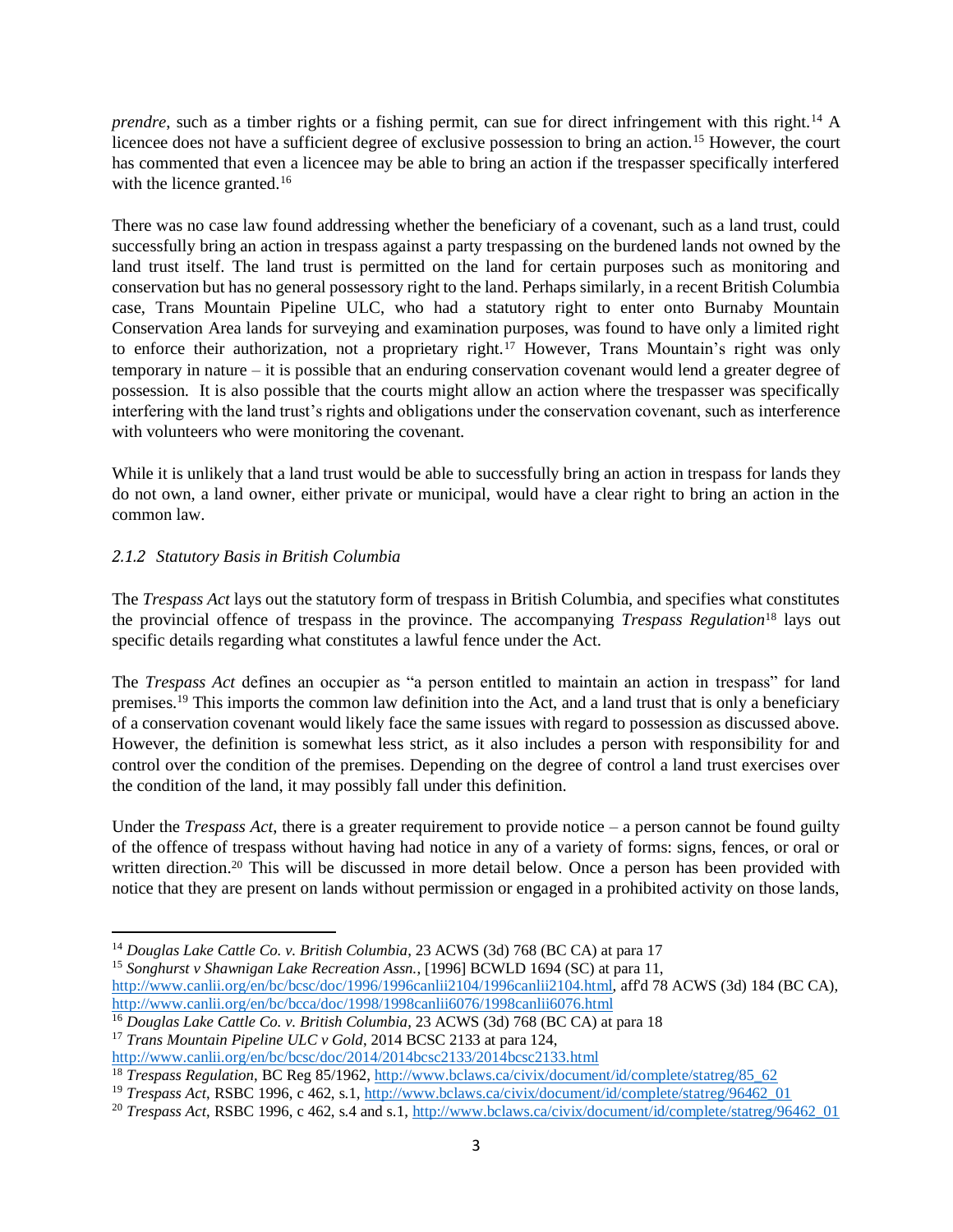they must either leave or stop as soon as practically possible, otherwise they can be charged with the provincial offence of trespassing.<sup>21</sup>

Although there is a heightened notice requirement, there are also greater powers of enforcement under the *Trespass Act*. An occupier or a person authorized by them may ask a trespasser for their name and address, and the trespasser must provide them, or they can be charged with a separate offence.<sup>22</sup> A peace office, which includes a police officer, sheriff, and mayor<sup>23</sup> as well as a conservation officer<sup>24</sup> may arrest anyone on the premises without a warrant if they believe on reasonable and probable grounds that they are trespassing under the Act, or for a variety of related offences.<sup>25</sup>

An owner or occupier cannot charge someone with an offence of trespassing under the *Trespass Act*; this must be done by the Provincial Crown. However, an owner or occupier may make an application to the Provincial Court requesting compensation for any damage or loss suffered.<sup>26</sup> If they do so, however, they cannot bring a separate civil action for trespass under the common law.<sup>27</sup> The *Trespass Act* also applies to Crown property; the Crown can charge someone with the offence of trespassing on Crown lands if it meets all the requirements under the Act.<sup>28</sup>

#### <span id="page-5-0"></span>2.1.2.1 Notice Requirements and Enclosed Lands

The offence of trespassing requires that someone enter onto enclosed land without permission, despite having had notice. There are specific requirements for how notice may be given, and what constitutes enclosed land.

It is an offence under the *Trespass Act* to enter "enclosed land", which is defined as land that is surrounded by a fence, or by a combination of fence and natural boundary, or that is posted with signs prohibited trespass. 29

#### <span id="page-5-1"></span>**Fences**

What constitutes a lawful fence is set out in the *Trespass Regulation*. <sup>30</sup> There are specific requirements in the Act for fencing along railway property and for specific distances from hay or grain stacks, which are

<sup>23</sup> Among others. *Interpretation Act*, RSBC 1996, c 238, s. 29, [http://www.bclaws.ca/civix/document/id/complete/statreg/96238\\_01](http://www.bclaws.ca/civix/document/id/complete/statreg/96238_01)

 $\overline{a}$ <sup>21</sup> *Trespass Act*, RSBC 1996, c 462, s.4, [http://www.bclaws.ca/civix/document/id/complete/statreg/96462\\_01](http://www.bclaws.ca/civix/document/id/complete/statreg/96462_01)

<sup>22</sup> *Trespass Act*, RSBC 1996, c 462, s.8, [http://www.bclaws.ca/civix/document/id/complete/statreg/96462\\_01](http://www.bclaws.ca/civix/document/id/complete/statreg/96462_01)

<sup>&</sup>lt;sup>24</sup> As defined in the *BC Environmental Management Act*, SBC 2003, c 53, s. 1, [http://www.bclaws.ca/Recon/document/ID/freeside/03053\\_00](http://www.bclaws.ca/Recon/document/ID/freeside/03053_00)

<sup>&</sup>lt;sup>25</sup> *Trespass Act*, RSBC 1996, c 462, s.10, [http://www.bclaws.ca/civix/document/id/complete/statreg/96462\\_01](http://www.bclaws.ca/civix/document/id/complete/statreg/96462_01)

<sup>&</sup>lt;sup>26</sup> *Trespass Act*, RSBC 1996, c 462, s.11(1)[, http://www.bclaws.ca/civix/document/id/complete/statreg/96462\\_01](http://www.bclaws.ca/civix/document/id/complete/statreg/96462_01)

<sup>&</sup>lt;sup>27</sup> *Trespass Act*, RSBC 1996, c 462, s.11(2), http://www.bclaws.ca/civix/document/id/complete/statreg/96462 01

<sup>28</sup> *R v Breeden*, 2007 BCSC 1765 at para 11,

<http://www.canlii.org/en/bc/bcsc/doc/2007/2007bcsc1765/2007bcsc1765.html>

<sup>&</sup>lt;sup>29</sup> *Trespass Act*, RSBC 1996, c 462, s.4 and s.1, http://www.bclaws.ca/civix/document/id/complete/statreg/96462 01

<sup>30</sup> *Trespass Regulation*, BC Reg 85/1962[, http://www.bclaws.ca/civix/document/id/complete/statreg/85\\_62,](http://www.bclaws.ca/civix/document/id/complete/statreg/85_62) enacted pursuant to *Trespass Act*, RSBC 1996, c 462, s.2,

[http://www.bclaws.ca/civix/document/id/complete/statreg/96462\\_01](http://www.bclaws.ca/civix/document/id/complete/statreg/96462_01)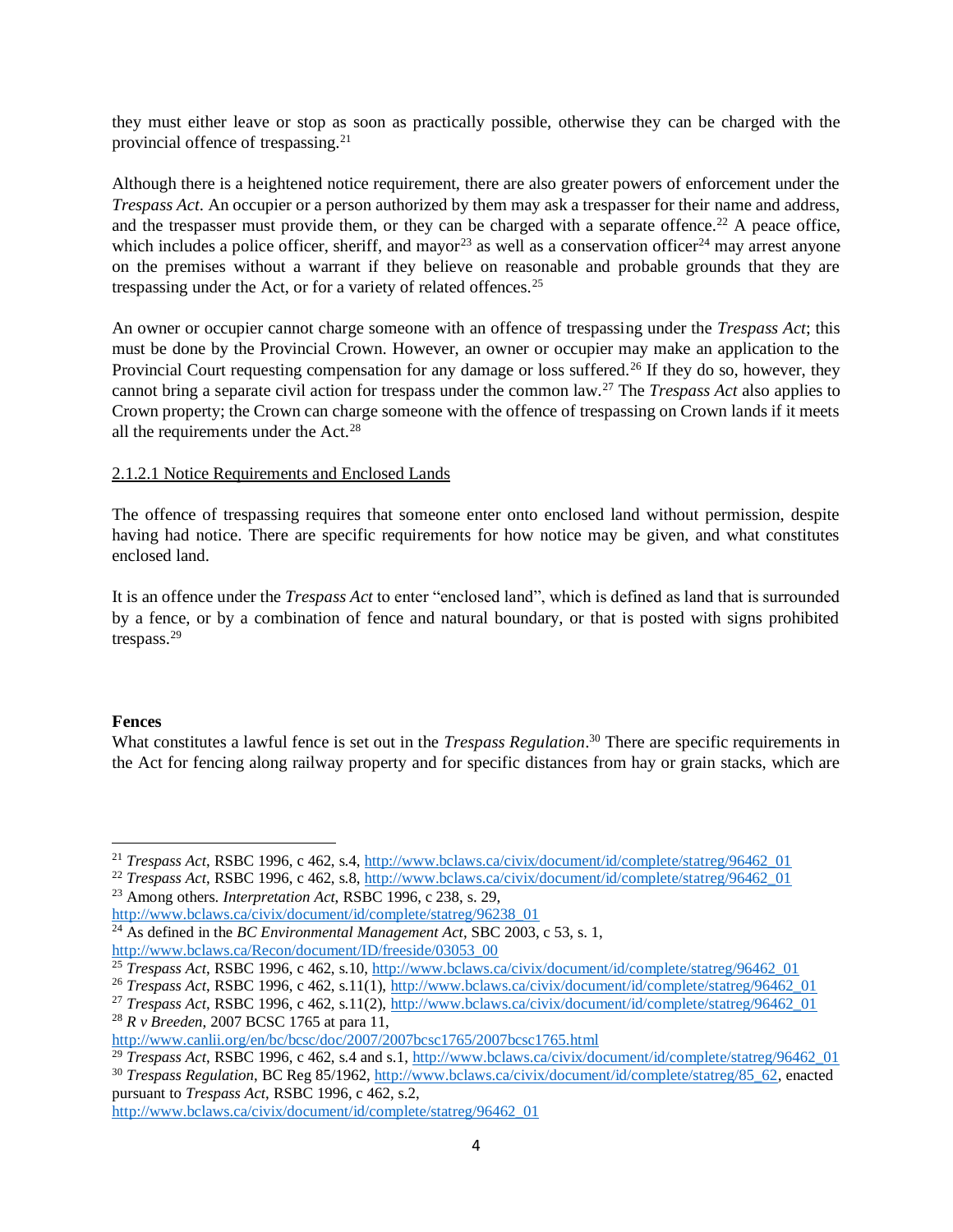not discussed in this report. The following information comes from the residual fencing category that covers all other situations.<sup>31</sup>

A fence must be at least four feet six inches high, and made from a variety of materials, listed as:

- a) earth, stone, brick, concrete, or iron;
- b) horizontal logs, rails, boards or bars of wood;
- c) upright posts, boards, palings or pickets;
- d) woven standard gauge wire; or
- e) barbed wire. $32$

 $\overline{a}$ 

The table below indicates the specific requirements laid out in the *Trespass Regulation* for the various fencing materials above:

|                   | Post spacing                                                                              | Post spacing (vertical)  | Other requirements (all fences     |  |
|-------------------|-------------------------------------------------------------------------------------------|--------------------------|------------------------------------|--|
|                   | (horizontal)                                                                              |                          | must be at least 4'6" high)        |  |
| Earth, etc.       |                                                                                           |                          | $-$                                |  |
| Horizontal        | $-$                                                                                       | Maximum 9" apart to the  | $-$                                |  |
| Logs, etc.        |                                                                                           | height of 36".           |                                    |  |
|                   |                                                                                           | Maximum 11" apart        |                                    |  |
|                   |                                                                                           | above the height of 36". |                                    |  |
|                   |                                                                                           | Lowest log must be 14"   |                                    |  |
|                   |                                                                                           | or less from the ground. |                                    |  |
| <b>Vertical</b>   | Maximum 4" apart.                                                                         |                          |                                    |  |
| Posts, etc.       |                                                                                           |                          |                                    |  |
| <b>Gauge Wire</b> | Maximum 20' apart.                                                                        | Lowest wire must be 14"  | Top and bottom wires must be at    |  |
|                   |                                                                                           | or less from the ground. | least No. 9 3/4 gauge.             |  |
|                   |                                                                                           |                          | Intervening wires must be at least |  |
|                   |                                                                                           |                          | No. 12 1/2 gauge.                  |  |
| <b>Barbed</b>     | Maximum 24' apart.                                                                        | Maximum 9" apart to a    | Must be at least No. 12 1/2 gauge. |  |
| Wire              | Cross wiring or                                                                           | height of 32".           |                                    |  |
|                   | wood droppers/poles                                                                       | Maximum 11" apart        |                                    |  |
|                   | every 6'.                                                                                 | above the height of 32". |                                    |  |
|                   |                                                                                           | Lowest wire must be 14"  |                                    |  |
|                   |                                                                                           | or less from the ground. |                                    |  |
| <b>Barbed</b>     | In North and South Peace Electoral Districts, or in the area of the Province bordered by: |                          |                                    |  |
| Wire              | 53° and 56° latitude, the Pacific Ocean and the summit of the Rocky Mountains there       |                          |                                    |  |
|                   | are special regulations. See <i>Trespass Regulations</i> , s.3(f)(i) and (ii).            |                          |                                    |  |

*Table 1: Trespass Regulation General Fencing Requirements<sup>33</sup>*

Despite these regulations, the *Trespass Act* specifically states that a trespass offence cannot be defeated simply because the fence was not of a uniform height, or the spacing between the bars was wider than stipulated.<sup>34</sup>

<sup>&</sup>lt;sup>31</sup> *Trespass Regulation*, BC Reg 85/1962, s.3, http://www.bclaws.ca/civix/document/id/complete/statreg/85 62

<sup>&</sup>lt;sup>32</sup> *Trespass Regulation*, BC Reg 85/1962, s.3[, http://www.bclaws.ca/civix/document/id/complete/statreg/85\\_62](http://www.bclaws.ca/civix/document/id/complete/statreg/85_62)

<sup>&</sup>lt;sup>33</sup> *Trespass Regulation*, BC Reg 85/1962, s.3[, http://www.bclaws.ca/civix/document/id/complete/statreg/85\\_62](http://www.bclaws.ca/civix/document/id/complete/statreg/85_62)

<sup>&</sup>lt;sup>34</sup> *Trespass Act*, RSBC 1996, c 462, s.6, [http://www.bclaws.ca/civix/document/id/complete/statreg/96462\\_01](http://www.bclaws.ca/civix/document/id/complete/statreg/96462_01)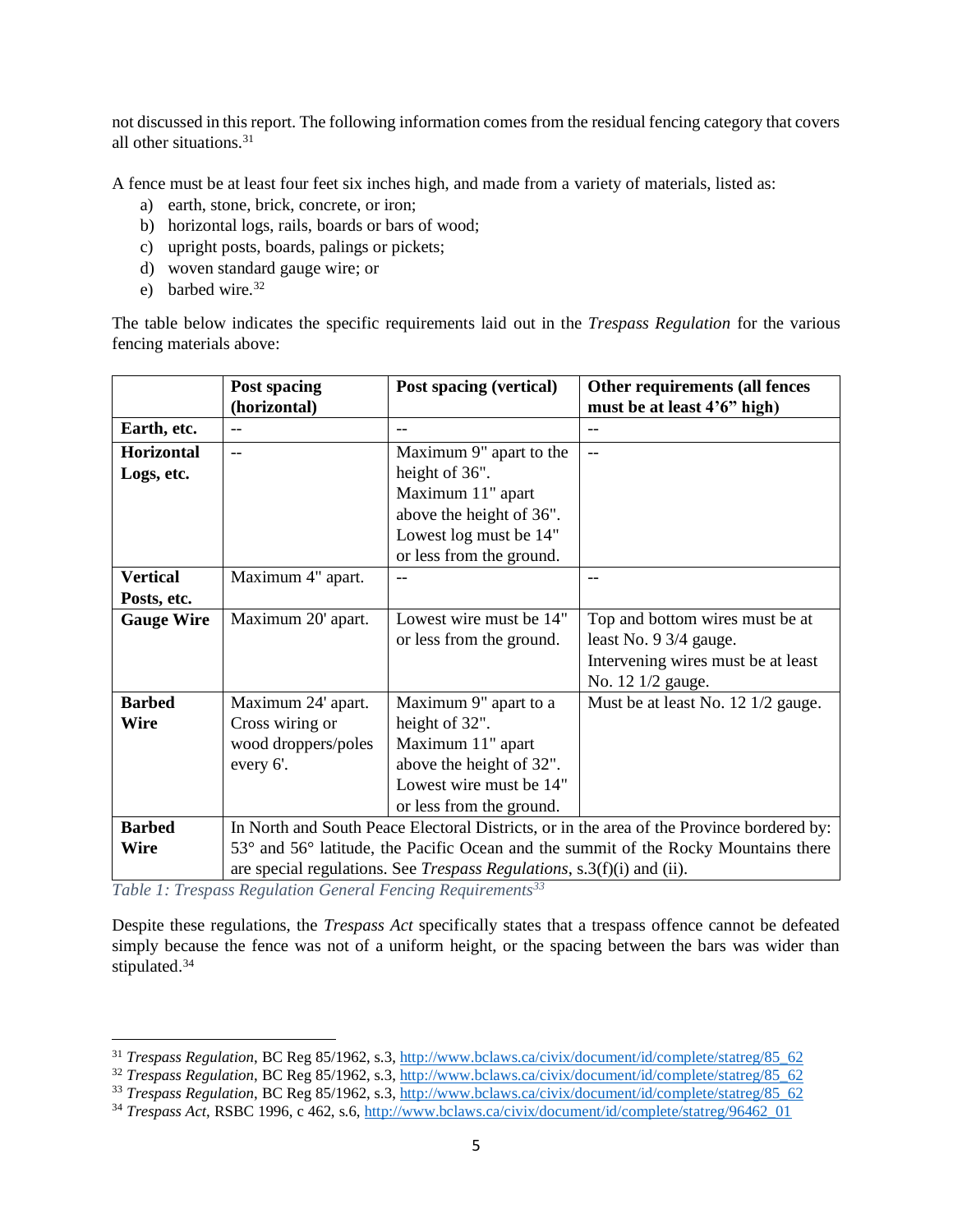Owners in rural areas must equally share the cost of putting up, maintaining and repairing fences and natural boundaries that border their respective premises. However, this does not apply on Crown or treaty lands.<sup>35</sup>

#### <span id="page-7-0"></span>**Natural Boundaries**

A hedge that is at least 4'6" high, a river bank or other boundary sufficient to keep out cattle, and an unfordable body of water will also constitute a lawful fence.<sup>36</sup>

## <span id="page-7-1"></span>**Signs**

A sign may give notice that there is to be no trespassing on the land at all, and in this context is considered as a fence enclosing the land. The sign must be visible and legible during the day, under normal weather conditions. A sign must also be visible from the approach to each ordinary point of access.<sup>37</sup>

A sign may also prohibit a specific activity on the premises, such as hunting or snowmobiling. The sign must comply with requirements as set out above in terms of visibility and legibility. However, a picture of the activity or the name of that activity with an oblique line through (similar to a typical No Smoking sign) it is sufficient notice to prohibit that activity.<sup>38</sup>

Different activities may be prohibited on different parts of the premises;<sup>39</sup> this may be useful in limiting liability if there are certain areas that are particularly dangerous or unsuited to certain recreational activities.

## <span id="page-7-2"></span>**Oral or Written Notice**

While a sign is a form of written notice, separate notice can also be given orally or in written form. Written form is defined broadly, as anything representing words in visible form.<sup>40</sup>

#### <span id="page-7-3"></span>2.1.2.2 Defences

Under the *Trespass Act*, there are three defences to a charge of trespass:

a) consent;

 $\overline{a}$ 

- b) other lawful authority; or
- c) colour of right. $41$

Both consent and lawful authority require permission: by the occupier with respect to consent, and by an organization such as the provincial or federal Crown for lawful authority. Colour of right is less clear-cut, and is generally seen as an honest and good faith belief in a state of facts or law that would justify the party's actions.<sup>42</sup> However, it must be grounded in a property right – simply a right to protest, or a constitutional opposition to a bylaw, is insufficient. For example, the Occupy Vancouver movement was unsuccessful in a colour of right defence when charged with trespassing on City of Vancouver property. 43

<sup>35</sup> *Trespass Act*, RSBC 1996, c 462, s.3, [http://www.bclaws.ca/civix/document/id/complete/statreg/96462\\_01](http://www.bclaws.ca/civix/document/id/complete/statreg/96462_01)

<sup>&</sup>lt;sup>36</sup> Trespass Regulation, BC Reg 85/1962, s.4[, http://www.bclaws.ca/civix/document/id/complete/statreg/85\\_62](http://www.bclaws.ca/civix/document/id/complete/statreg/85_62)

<sup>37</sup> *Trespass Act*, RSBC 1996, c 462, s.5(1)[, http://www.bclaws.ca/civix/document/id/complete/statreg/96462\\_01](http://www.bclaws.ca/civix/document/id/complete/statreg/96462_01) <sup>38</sup> *Trespass Act*, RSBC 1996, c 462, s.5(2) and (4),

[http://www.bclaws.ca/civix/document/id/complete/statreg/96462\\_01](http://www.bclaws.ca/civix/document/id/complete/statreg/96462_01)

<sup>&</sup>lt;sup>39</sup> *Trespass Act*, RSBC 1996, c 462, s.5, [http://www.bclaws.ca/civix/document/id/complete/statreg/96462\\_01](http://www.bclaws.ca/civix/document/id/complete/statreg/96462_01)

<sup>40</sup> *Interpretation Act*, RSBC 1996, c 238, s.29[, http://www.bclaws.ca/civix/document/id/complete/statreg/96238\\_01](http://www.bclaws.ca/civix/document/id/complete/statreg/96238_01)

<sup>41</sup> *Trespass Act*, RSBC 1996, c 462, s.4.1[, http://www.bclaws.ca/civix/document/id/complete/statreg/96462\\_01](http://www.bclaws.ca/civix/document/id/complete/statreg/96462_01)

<sup>42</sup> *R v Drainville*, [1991] O.J. No. 340 (Ont. Prov. Div) at para 55

<sup>43</sup> *Vancouver (City of) v O'Flynn-Magee*, 2011 BCSC 1647 at paras 68-71, <http://www.canlii.org/en/bc/bcsc/doc/2011/2011bcsc1647/2011bcsc1647.html>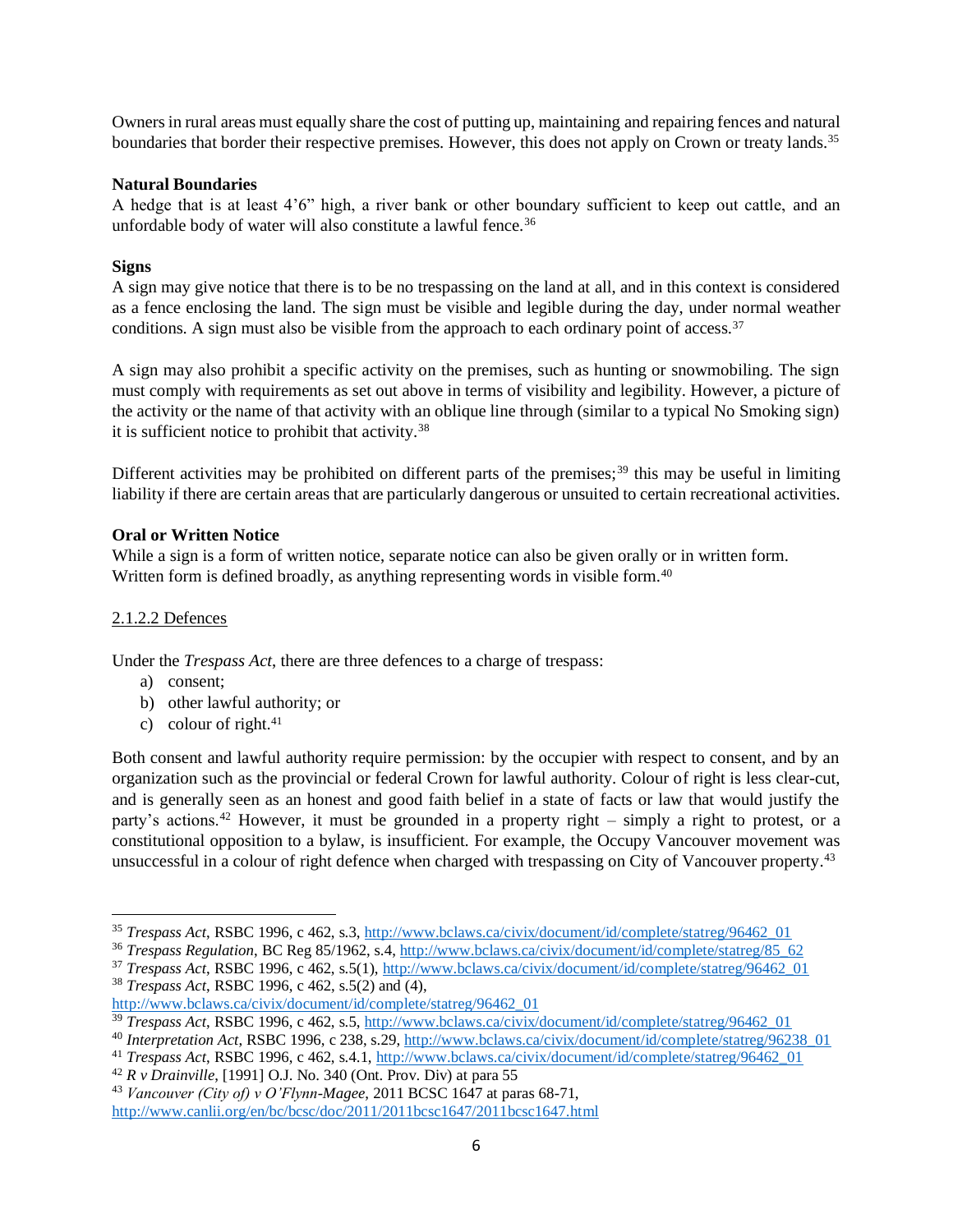#### <span id="page-8-0"></span>2.1.2.3 Hunters

The *Wildlife Act* states that all wildlife in the province of British Columbia is owned by the government.<sup>44</sup> A landowner or occupier does not have any property in wildlife on their land. Hunting and trapping is prohibited on cultivated lands, Crown lands subject to a grazing lease while occupied by livestock, and any other area designated by regulation.<sup>45</sup>

The *Wildlife Act* also specifically preserves rights under the *Trespass Act* (that requires notice in the form of fencing or signing), but does not mention the common law of trespass (that requires only that a person be physically on another's lands).<sup>46</sup> Therefore, absent any notice against hunting specifically or trespass in general that complies with the provisions of the *Trespass Act*, hunters are not considered to be trespassers and hunting is permitted on private property during hunting season.<sup>47</sup>

## <span id="page-8-1"></span>**3.0 Trespassers and Occupier Liability**

When someone is present on someone else's property, there is a relationship between the parties. The landowner or person otherwise in possession of the property (the occupier), owes the person on the property a duty of care to look out for that person's interests and ensure their safety while they are on the property. If someone is injured on another person's property, then the injured party may be able to sue the occupier, most commonly in negligence, for failing in their duty. Occupiers' liability is the legal term for that situation.

## <span id="page-8-2"></span>**3.1 The** *Occupiers Liability Act* **Overview**

In British Columbia, occupiers' liability is controlled through the *Occupiers Liability Act*. <sup>48</sup> The *Occupiers Liability Act* regulates the duty owed by the occupier to all other people on their land, including both invited guests and trespassers. Liability toward invited guests or persons otherwise on the land with permission will be discussed in a separate report on Liability of Land Trusts for Personal Injury by Crystal Cook; this section deals only with occupier liability towards trespassers.

The *Occupiers Liability Act* defines the "occupier" in section 1:

"occupier" means a person who

 $\overline{a}$ 

- (a) is in physical possession of premises, or
- (b) has responsibility for, and control over, the condition of premises, the activities conducted on those premises and the persons allowed to enter those premises,

<sup>45</sup> *Wildlife Act*, RSBC 1996, c 488, s.39 and 40[, http://www.bclaws.ca/Recon/document/ID/freeside/00\\_96488\\_01](http://www.bclaws.ca/Recon/document/ID/freeside/00_96488_01)

<sup>44</sup> *Wildlife Act*, RSBC 1996, c 488, s.2, [http://www.bclaws.ca/Recon/document/ID/freeside/00\\_96488\\_01](http://www.bclaws.ca/Recon/document/ID/freeside/00_96488_01)

<sup>&</sup>lt;sup>46</sup> *Wildlife Act*, RSBC 1996, c 488, s.39, [http://www.bclaws.ca/Recon/document/ID/freeside/00\\_96488\\_01,](http://www.bclaws.ca/Recon/document/ID/freeside/00_96488_01) cited in *R v Alphonse* (1993), 80 BCLR (2d) 17 (CA) at para 44,

<http://www.canlii.org/en/bc/bcca/doc/1993/1993canlii4517/1993canlii4517.html> <sup>47</sup> *R v Bartleman* (1984), 55 BCLR 78 (CA) at para 8,

[http://www.canlii.org/en/bc/bcca/doc/1984/1984canlii547/1984canlii547.html;](http://www.canlii.org/en/bc/bcca/doc/1984/1984canlii547/1984canlii547.html) *R v Alphonse* (1993), 80 BCLR (2d) 17 (CA) at para 44-45,<http://www.canlii.org/en/bc/bcca/doc/1993/1993canlii4517/1993canlii4517.html>

<sup>48</sup> *Occupiers Liability Act*, RSBC 1996, c 337[, http://www.bclaws.ca/civix/document/id/complete/statreg/96337\\_01](http://www.bclaws.ca/civix/document/id/complete/statreg/96337_01)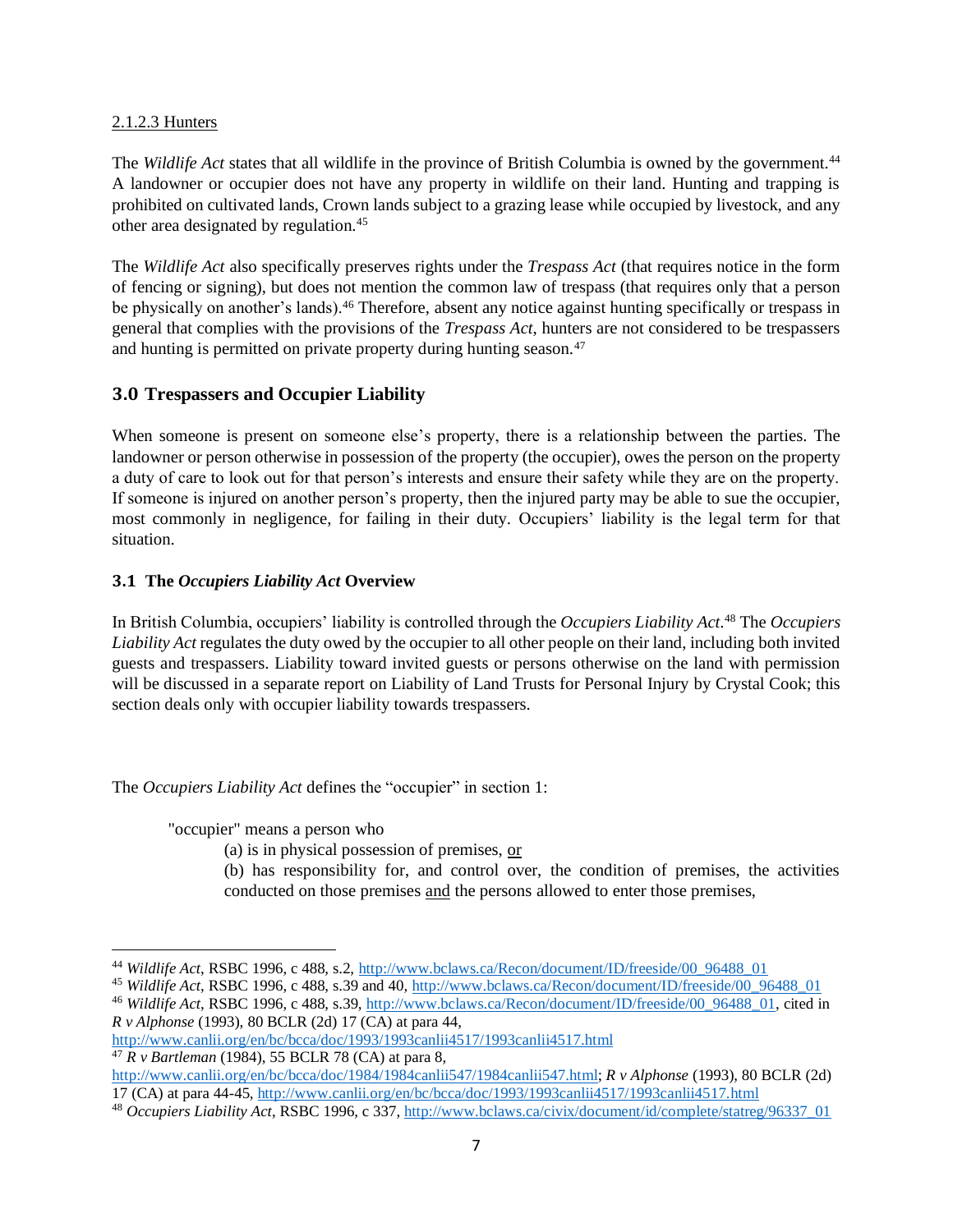and, for this Act, there may be more than one occupier of the same premises; <sup>49</sup> (*emphasis added*)

If the land trust owns fee simple title to the property, then they would likely fall under part (a) of the definition, as they would be the physical owners of the property.

If the land trust was not the owner of the property, but the beneficiary of a conservation covenant, there is a remote possibility that it could be considered an occupier along with the owner of the premises, and any other party deemed to be an occupier under part (b). No case law was found in this area, but it is possible on a plain reading of the section that if the land trust exercised a great deal of responsibility for and control over the land through the terms of the covenant, it might be an occupier under this definition. However, the degree of control would have to extend to the condition, activities and persons entering the premises – this likely extends well beyond the scope of a typical conservation covenant.

The *Occupiers Liability Act* does not define what is intended by the word "trespasser". However, it has been found by the courts to mean someone present on land without permission, even if they did not know they were trespassing (the common law definition as discussed above). <sup>50</sup> Therefore, someone on land that has not been signed or posted without permission will still fall under this definition of a trespasser.

Under the *Occupiers Liability Act*, there are two levels of duty of care owed by the occupier to a person on their land, or that person's belongings while they are on their land:

- 1. The regular duty of care, which is a duty to take reasonable care to ensure that a person using the premises will do so safely.<sup>51</sup>
- 2. The limited duty of care, which is a duty not to create a danger with intent to harm, or act with reckless disregard for another person's safety. <sup>52</sup>

The regular duty of care is the default that applies to the majority of situations. The limited duty of care applies in very specific circumstances, as discussed below.

#### <span id="page-9-0"></span>*3.1.1 The Limited Duty of Care*

 $\overline{a}$ 

If the injured party is trespassing on certain types of property, they are deemed to have willingly assumed all risk associated with being there.<sup>53</sup> The limited duty is not to:

1. Create a danger with an intent to harm, or

<http://www.canlii.org/en/bc/bcca/doc/2008/2008bcca331/2008bcca331.html> <sup>51</sup> *Occupiers Liability Act*, RSBC 1996, c 337, s.3,

<sup>49</sup> *Occupiers Liability Act*, RSBC 1996, c 337, s.1,

[http://www.bclaws.ca/civix/document/id/complete/statreg/96337\\_01](http://www.bclaws.ca/civix/document/id/complete/statreg/96337_01) <sup>50</sup> *Skopnik v BC Rail Ltd.*, 2008 BCCA 331 at para 72,

[http://www.bclaws.ca/civix/document/id/complete/statreg/96337\\_01](http://www.bclaws.ca/civix/document/id/complete/statreg/96337_01)

<sup>52</sup> *Occupiers Liability Act*, RSBC 1996, c 337, s.3(3),

[http://www.bclaws.ca/civix/document/id/complete/statreg/96337\\_01](http://www.bclaws.ca/civix/document/id/complete/statreg/96337_01)

<sup>53</sup> *Occupiers Liability Act*, RSBC 1996, c 337, ss.3(3.2) and 3(3.3), [http://www.bclaws.ca/civix/document/id/complete/statreg/96337\\_01](http://www.bclaws.ca/civix/document/id/complete/statreg/96337_01)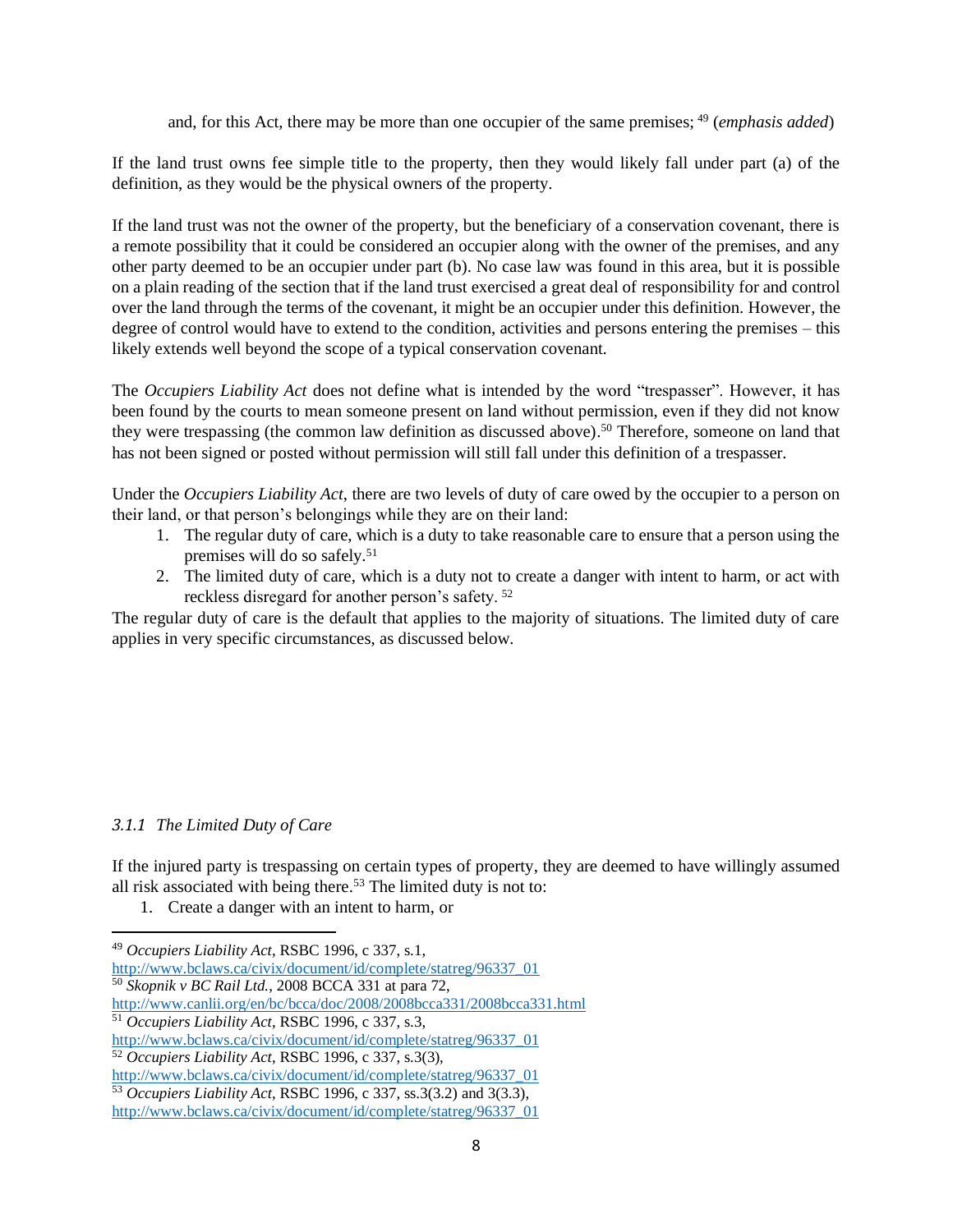2. Act with reckless disregard for the safety of another person on the premises.<sup>54</sup>

Acting with reckless disregard is generally accepted to mean doing something or omitting to do something that is likely to cause damage or injury to the trespasser, without caring that any harm might result.<sup>55</sup>

The lower standard of care for trespassers only applies in certain types of property. The *Occupiers Liability Act* was amended in 1998. At that time there was discussion in the British Columbia legislature regarding the purpose of the amendments: to encourage rural landowners to allow public use of their lands,<sup>56</sup> as well as a recognition that in rural areas, where parcels of land are often large and remote, it is often impractical for a landowner to control access and monitor their land.<sup>57</sup> The lower duty of care for trespassers therefore applies only to:

- 1. Premises used primarily for agricultural purposes;
- 2. Rural premises that are used for forestry or range, vacant/undeveloped, forested/wilderness, or private roads that are marked as such;
- 3. Recreational trails marked as such;
- 4. Utility rights of way and corridors. <sup>58</sup> (*emphasis added*)

Many land trust properties may fall under this definition, allowing them to take advantage of the lower duty of care owed to trespassers on their land, regardless of whether notice has been provided through the uses of signs or fences.

The word "rural" is not defined in the *Occupiers Liability Act*; the word "rural area" is defined in the BC *Interpretation Act* as "territory that is not in a municipality".<sup>59</sup> However, the court, on at least one occasion, has stated that properties that fall within municipal boundaries are not excluded from consideration as "rural", although a judge on the BC Supreme Court stated that "[l]ands in the middle of a large urban area, such as Victoria's Beacon Hill Park or Vancouver's Stanley Park are probably not "rural premises"."<sup>60</sup> The courts have applied the term to the current use of the premises only, not to any possible future use.<sup>61</sup>

## <span id="page-10-0"></span>*3.1.2 The Regular Duty of Care*

If the person is trespassing, but they are not on rural premises as defined above, then the occupier has a regular duty towards trespassers, and must meet the regular standard of care.

 $\overline{a}$ 

<sup>58</sup> *Occupiers Liability Act*, RSBC 1996, c 337, s.3(3.3),

<http://www.canlii.org/en/bc/bcsc/doc/2002/2002bcsc885/2002bcsc885.html>

<sup>54</sup> *Occupiers Liability Act*, s.3(3)

<sup>55</sup> *Cormack v Mara (Township)* (1989), 68 OR (2d) 716 (ON CA) at para 29,

[http://www.canlii.org/en/on/onca/doc/1989/1989canlii4279/1989canlii4279.html,](http://www.canlii.org/en/on/onca/doc/1989/1989canlii4279/1989canlii4279.html) leave to appeal to SCC refused, [1989] 2 SCR vi (note), cited in *Skopnik v BC Rail Ltd.*, 2008 BCCA 331 at paras 77-78,

<http://www.canlii.org/en/bc/bcca/doc/2008/2008bcca331/2008bcca331.html>

<sup>56</sup> British Columbia, Legislative Assembly, *Hansard* 36th Parl, 3rd Sess, Vol 8 No 9 (1 May 1998) at 7415 (Hon C. McGregor),<https://www.leg.bc.ca/hansard/36th3rd/h0501am.htm#7415>

<sup>57</sup> *Hindley v Waterfront Properties Corp* 2002 BCSC 885 at para 19,

<http://www.canlii.org/en/bc/bcsc/doc/2002/2002bcsc885/2002bcsc885.html> cited in *Skopnik v BC Rail Ltd.*, 2008 BCCA 331 at para 14[, http://www.canlii.org/en/bc/bcca/doc/2008/2008bcca331/2008bcca331.html](http://www.canlii.org/en/bc/bcca/doc/2008/2008bcca331/2008bcca331.html)

[http://www.bclaws.ca/civix/document/id/complete/statreg/96337\\_01](http://www.bclaws.ca/civix/document/id/complete/statreg/96337_01)

<sup>59</sup> *Interpretation Act*, RSBC 1996, c 238, s.29[, http://www.bclaws.ca/civix/document/id/complete/statreg/96238\\_01](http://www.bclaws.ca/civix/document/id/complete/statreg/96238_01) <sup>60</sup> *Hindley v Waterfront Properties Corp* 2002 BCSC 885 at paras 20 and 22,

<sup>61</sup> *Hindley v Waterfront Properties Corp* 2002 BCSC 885 at para 20,

<http://www.canlii.org/en/bc/bcsc/doc/2002/2002bcsc885/2002bcsc885.html>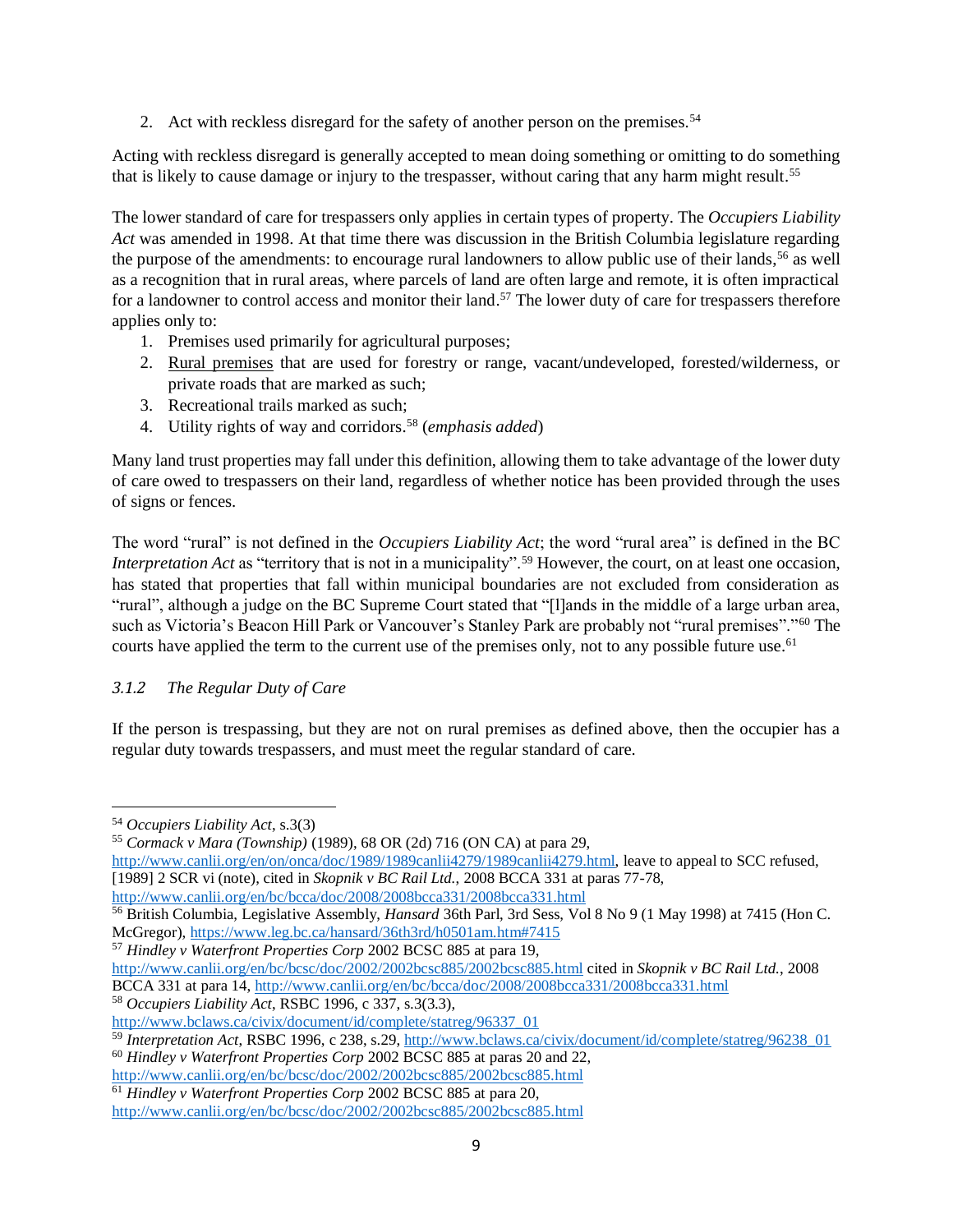The regular duty of care is imposed by the *Occupiers Liability Act*, and is stated as:

An occupier of premises owes a duty to take care that in all the circumstances of the case is reasonable to see that a person, and the person's property, on the premises, and property on the premises of a person, whether or not that person personally enters on the premises, will be reasonably safe in using the premises. <sup>62</sup> *(emphasis added)*

The occupier is responsible for the condition of the premises, the activities on the premises, and the conduct of third parties on the premises.<sup>63</sup> The duty is the same as the duty that occurs when someone is on the property for a non-recreational purpose, and is discussed in greater detail in Crystal Cook's report on Liability of Land Trusts for Personal Injury.

Figure 1 below provides a summary of when the regular duty of care applies and when the lower duty of care applies under the *Occupiers Liability Act*:

<sup>62</sup> *Occupiers Liability Act*, RSBC 1996, c 337, s.3(1),

[http://www.bclaws.ca/civix/document/id/complete/statreg/96337\\_01](http://www.bclaws.ca/civix/document/id/complete/statreg/96337_01)

<sup>63</sup> *Occupiers Liability Act*, RSBC 1996, c 337, s.3(2), [http://www.bclaws.ca/civix/document/id/complete/statreg/96337\\_01](http://www.bclaws.ca/civix/document/id/complete/statreg/96337_01)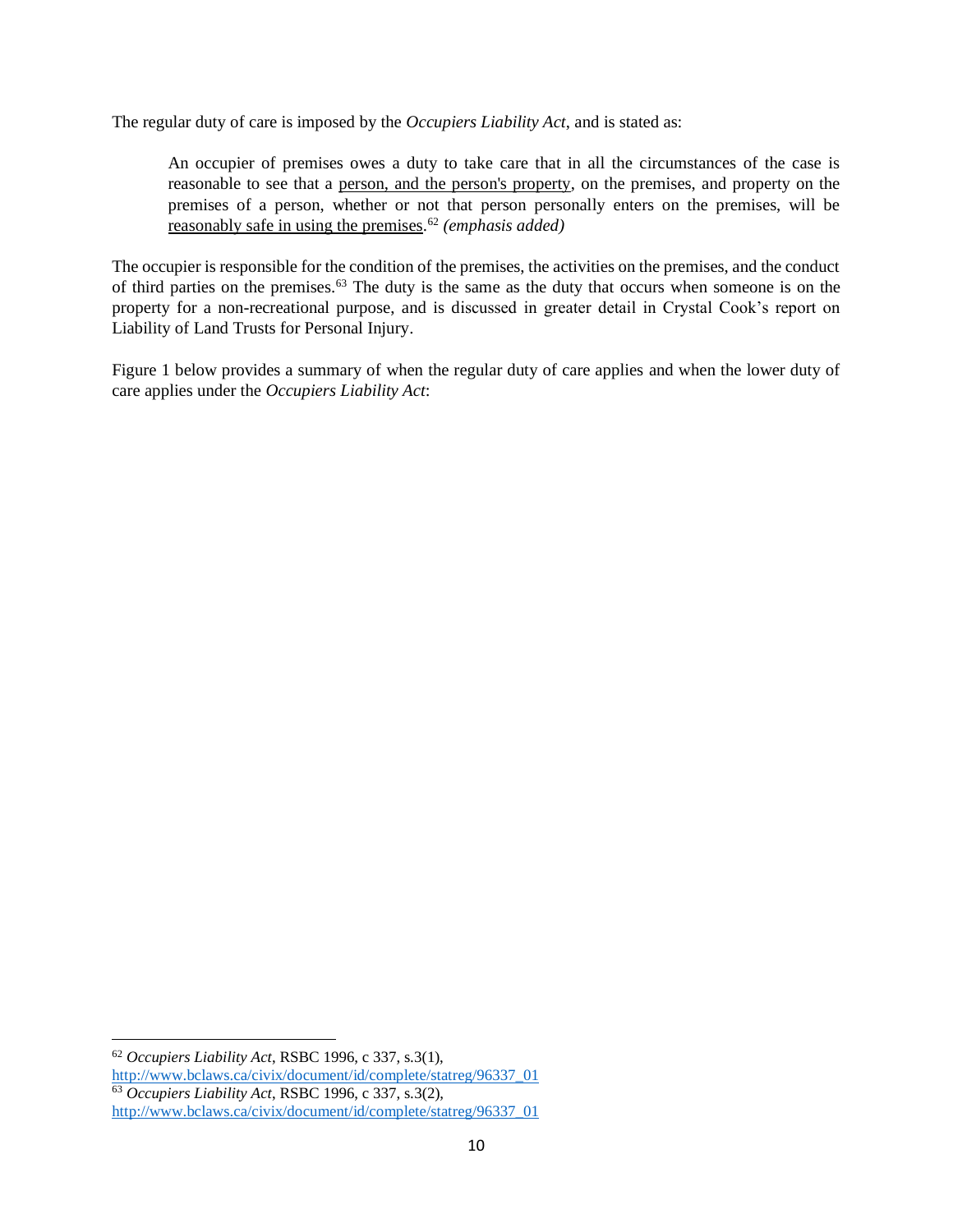

*Figure 1: The duty of care under the Occupiers Liability Act*

#### <span id="page-12-0"></span>**3.2 The** *Occupiers Liability Act* **Applied in Practice**

The following are examples from recent case law interpreting the various sections of the *Occupiers Liability Act* with regard to trespassers:

#### <span id="page-12-1"></span>**Occupier**

In the recent decision involving Trans Mountain Pipeline's drilling on Burnaby Mountain, it was found that Trans Mountain, which did not own the land but was permitted to enter the land to survey or examine the land under National Energy Board legislation, <sup>64</sup> did not have a sufficient possessory interest to be considered an "occupier", and therefore could not bring an action in trespass against protestors on the site.<sup>65</sup>

#### <span id="page-12-2"></span>**Rural property**

<sup>64</sup> *National Energy Board Act*, RSC 1985, c. N-7, s.73[, http://laws-lois.justice.gc.ca/eng/acts/n-7/](http://laws-lois.justice.gc.ca/eng/acts/n-7/)

<sup>65</sup> *Trans Mountain Pipeline ULC v Gold*, 2014 BCSC 2133 at para 124, <http://www.canlii.org/en/bc/bcsc/doc/2014/2014bcsc2133/2014bcsc2133.html>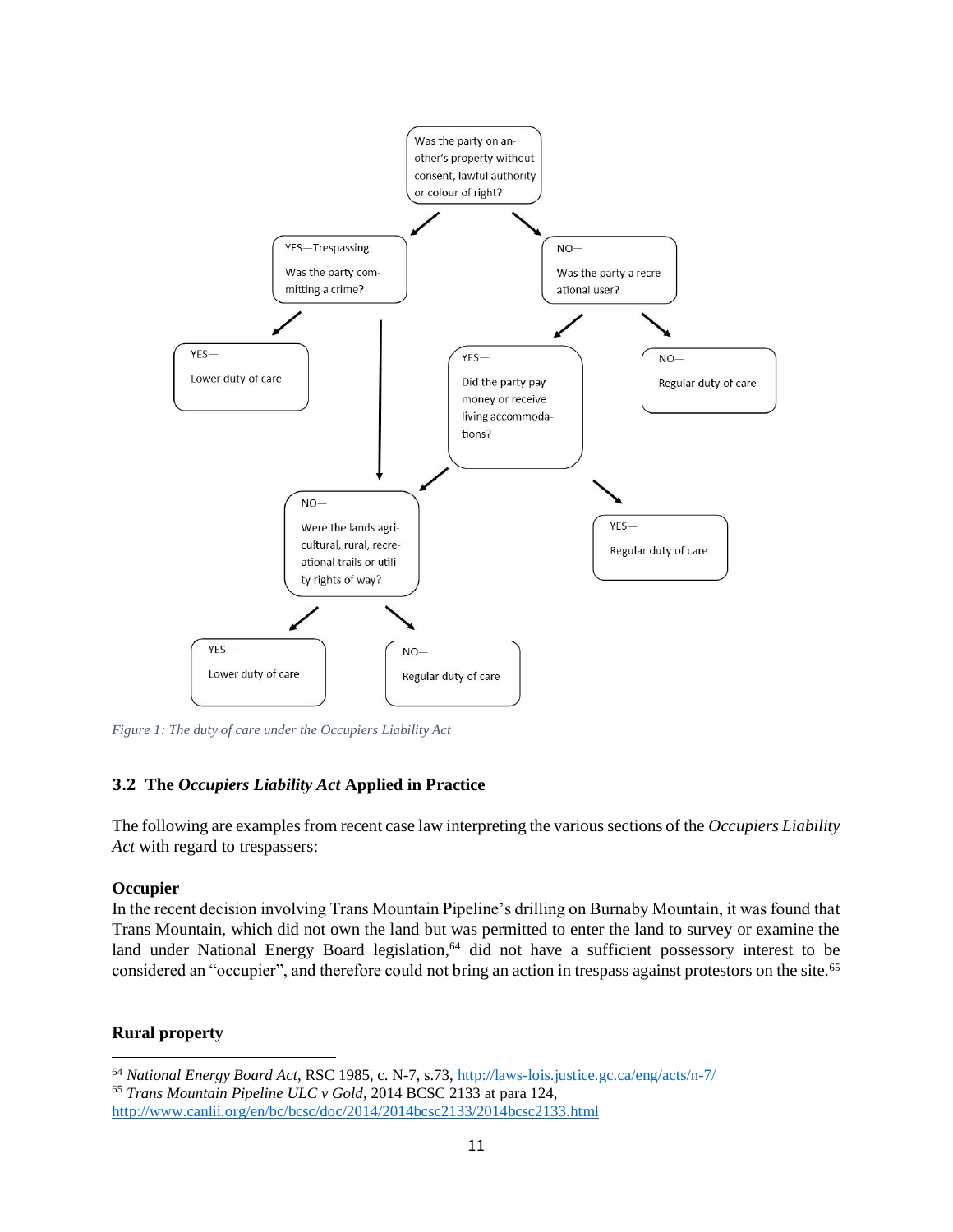The land in question was a 45 acre parcel of land near Parksville, largely undeveloped and heavily treed. In the past, the land had been used for a gravel operation and there were remains of the pits on the property and gravel trails crossing it. The court found the land to be of rural character.<sup>66</sup>

Under similar legislation in Ontario, a 27,000 acre parcel of land crossed by service roads, partially treed but with a steel plant and housing to the south was considered to be rural.<sup>67</sup> A canal was found to be no different than an undeveloped waterway.<sup>68</sup>

#### <span id="page-13-0"></span>**Reckless disregard**

Under similar legislation in Ontario, failing to provide lighting or barriers along a rural road bordered by a canal was not found to constitute reckless disregard for the safety of recreational users or trespassers. The judge commented that although providing these improvements would likely decrease the risk of accident, not providing barriers or lighting did not on its own mean that the occupiers knew of the risk and did not care if harm resulted.<sup>69</sup>

In another case, failure to post signs or provide barriers was not found to be acting with reckless disregard to a trespasser along railway property, when the trespasser's ATV crested an excavation pit unexpectedly, and crashed, causing injury.<sup>70</sup>

## <span id="page-13-1"></span>**3.3 The Duty of Care owed to Children**

Section 3.1(4) of the *Occupiers Liability Act* states that the lower duty of care owed to trespassers on certain types of properties does not relieve an occupier from any other higher standard of care owed to a particular class of persons under another enactment or rule of law.<sup>71</sup> Depending on the particular circumstances, this may require a heightened duty of care towards children.

## <span id="page-13-2"></span>**4.0 Issue of Adverse Possession**

Traditionally in British Columbia, if a trespasser could show exclusive possession of another owner's property for a continuous period of 20 years, they could claim title to the property by adverse possession.<sup>72</sup> However, this was abolished by statute on July 1, 1975, unless it could be shown that the right to adverse possession, including the 20 year possession period, had been established before that date.<sup>73</sup>

## <span id="page-13-3"></span>**5.0 Summary**

<sup>66</sup> *Hindley v Waterfront Properties Corp* 2002 BCSC 885 at para 5,

<http://www.canlii.org/en/bc/bcsc/doc/2002/2002bcsc885/2002bcsc885.html>

<sup>67</sup> *Whaley v Hood*, [1998] OJ No 1785 (Ont Gen Div) at paras 1 and 13

<sup>68</sup> *Whaley v Hood*, [1998] OJ No. 1785 (Ont Gen Div) at para 13

<sup>69</sup> *Whaley v Hood*, [1998] OJ No. 1785 (Ont Gen Div) at para 15

<sup>70</sup> *Skopnik v BC Rail Ltd.*, 2008 BCCA 331 at para 76-80,

<http://www.canlii.org/en/bc/bcca/doc/2008/2008bcca331/2008bcca331.html>

<sup>71</sup> *Occupiers Liability Act*, RSBC 1996, c 337, s.3(4),

[http://www.bclaws.ca/civix/document/id/complete/statreg/96337\\_01](http://www.bclaws.ca/civix/document/id/complete/statreg/96337_01)

<sup>72</sup>*Statute of Limitations Act*, RS 1948, c 191, s.16; *Re Canadian Pacific Railway*, 2002 BCSC 1041 at para 47, <http://www.canlii.org/en/bc/bcsc/doc/2002/2002bcsc1041/2002bcsc1041.html>

<sup>73</sup> *Limitation Act*, SBC 2012, c 13, s.28[, http://www.bclaws.ca/civix/document/id/complete/statreg/12013\\_01](http://www.bclaws.ca/civix/document/id/complete/statreg/12013_01)